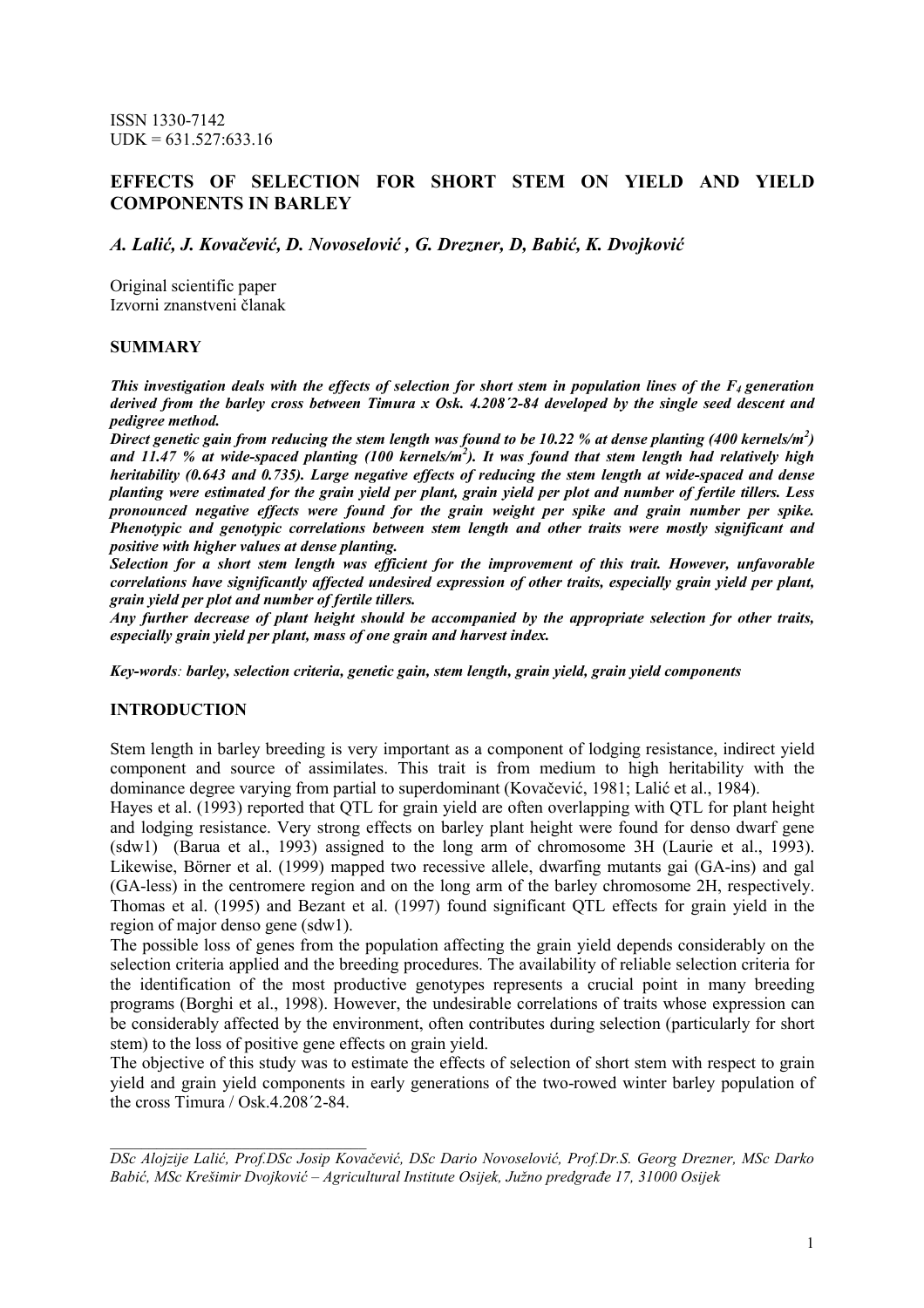### MATERIAL AND METHODS

### 1. Material

The experimental material includes the parents Timura and line Osk.4.208<sup>'</sup>2-84, 150 lines of the F<sub>4</sub> generation developed by the SSD method and 26 lines developed by the modified pedigree method selected for the short stem from the  $F_3$  generation developed by the SSD method. Timura is a German two-rowed winter barley cultivar originating from the cross Igri / Weihenstephan St 1911, and Osk. 4.208´2-84 is the two-rowed winter barley line selected at the Agricultural Institute Osijek from the cross Osk.4.10´1 /1/ Alpha /2/ Osk.4.5´9 /3/ Union /4/ Sladoran.

Five plants were analyzed from each plot, excluding border and non-competitive plants. Laboratory measurements were made on five randomly selected plants per each plot in three repetitions for the following traits: stem length till the base of spike (cm), grain weight on the primary spike (g), grain number per primary spike, number of fertile tillers per plant, grain yield per plant (g) and total aboveground biomass  $(g)$ . The average mass of one grain  $(mg)$  on the primary spike was calculated by the ratio of the grain weight on the primary spike and the grain number per primary spike. The harvest index was calculated for specific plants and expressed as a percentage. The grain yield per plot was calculated using the sum of grain yield per plants analyzed and other plants from the same plots (in total 16 plants for rare and 20 plants for dense planting).

# 2. Experiment

The field trial with three repetitions was set up as a randomized block design under dense (400 kernels/m<sup>2</sup>) and wide-spaced (100 kernels/m<sup>2</sup>) planting densities at the field of the Agricultural Institute Osijek in a one-year experiment.

The main plot at dense planting was a square, 25 x 25 cm with 36 kernels planted at 5 x 5 cm distance, which corresponds to the planting of  $400$  kernels/m<sup>2</sup>.

The main plot at wide-spaced planting was a rectangle, 50 x 80 cm, with 48 kernels planted at 10 x 10 cm distance, which corresponds to the planting of 100 kernels/m<sup>2</sup>.

The soil is classified as eutric cambisol with pH in KCl=5.90 and humus content of 2.20 %. Fertilizers were applied as follows:  $96 \text{ kg/ha N}$ ,  $120 \text{ kg/ha of P<sub>2</sub>O<sub>5</sub>}$  and  $80 \text{ kg/ha of K<sub>2</sub>O}$ .

### 3. Data analysis

Data were analyzed by the variance analysis followed by the t-test for samples of equal or different size. Based on the variances Vp and Ve from each replication, phenotypic (CVp), environmental (CVe), and genotypic variation coefficients (CVg) were calculated. The phenotypic correlation coefficients were calculated for the lines developed by the SSD method. Heritability in a broad sense (h<sup>2</sup>) was calculated by the formula of Mather (1949) where h<sup>2</sup> = (V<sub>p</sub> – V<sub>e</sub>)/V<sub>p</sub>. The standard deviation of the heritability value (SE(h<sup>2</sup>)) was obtained following Vello and Vencovsky (1974): SE(h<sup>2</sup>) = [( $2/n_1$ )  $(t_{+2})$  + (2/n<sub>2+2</sub>)]/ (1-h<sup>2</sup>), where n<sub>1</sub> and n<sub>2</sub> are the degrees of freedom for the lines and error sources of variation, respectively.

The genetic correlation coefficients (rg) among the traits were estimated for the lines of the  $F_4$ generation developed by the single-seed descent method (SSD), as proposed by Miller et al. (1958) and Searle (1961):  $rg = CovgXY / \delta gX * \delta gY$ 

CovgXY - the genetic covariance between traits x and y and

 $\delta g X^* \delta g Y$  - the product of the square root of the genetic variance for traits x and y.

The genetic gain (Gs) realized from the selection for short stem length for lines developed by the single-seed descent method (SSD) was estimated for the proportion of 10% selected lines, proposed by Allard (1999), Falconer (1989) as  $Gs = i*h^2*\delta_P$  where k is the standardized selection differential,  $h^2$ - the heritability and  $\delta_P$  - the phenotypic standard deviation.

 The correlated response realized from the selection (CRy) for lines developed by the single-seed descent method (SSD) was estimated for the 10% proportion of selected lines as proposed by Falconer (1989):  $CRv=i*h_xh_v*r_a*\delta_{PV}$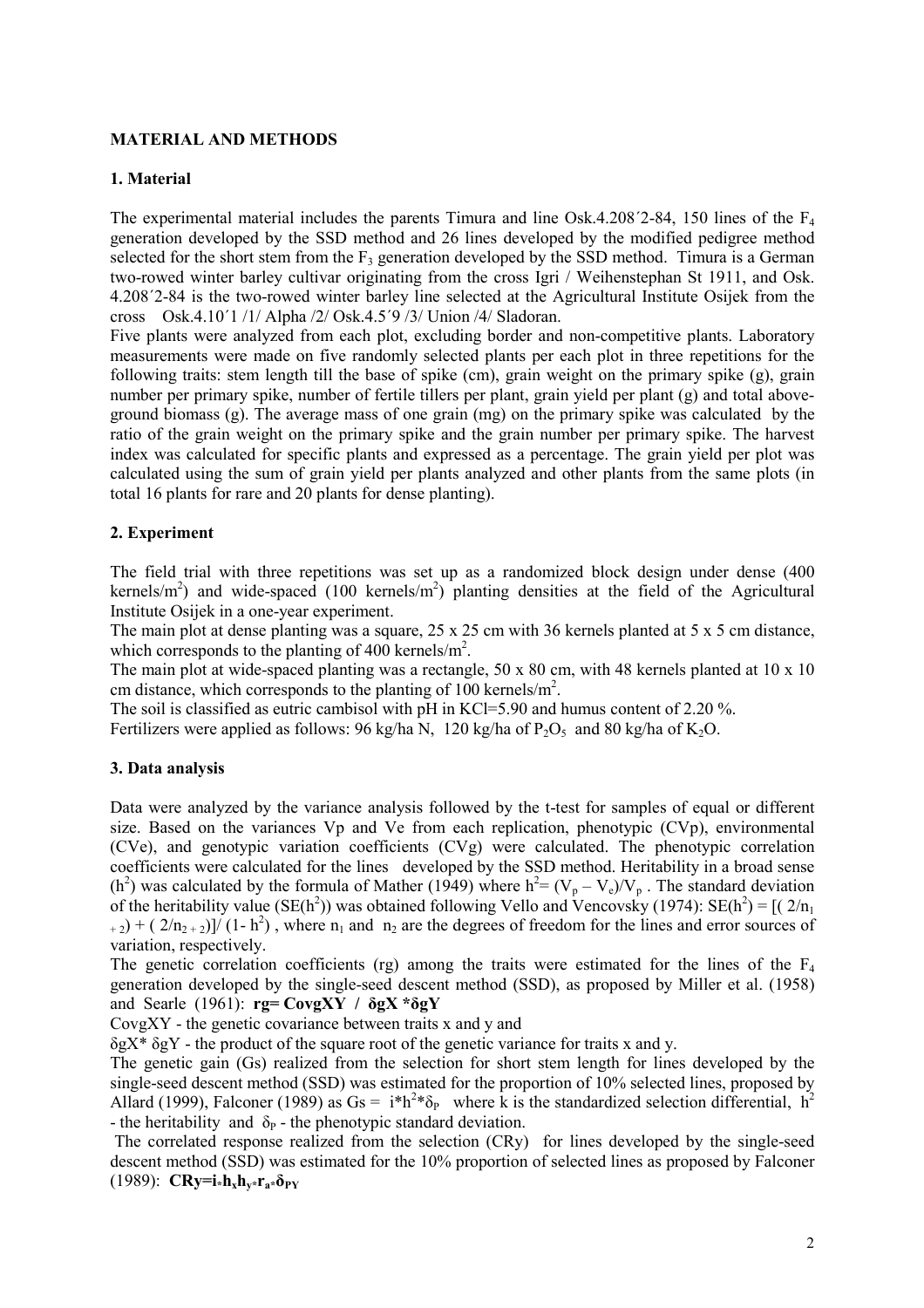i - the standardized selection differential for trait x,  $h_x$  and  $h_y$  - the square roots of heritability of traits x and y,  $r_A$  - the additive genetic correlation between x and y and  $\delta_{PY}$  - the phenotypic standard deviation for y.

### RESULTS AND DISCUSSION

The two-rowed winter barley cultivar Timura and the two-rowed winter barley line Osk.4.208´2-84 varied significantly ( $p=0.05$ ) for stem length and other traits at both planting densities (100 kernels/ $m<sup>2</sup>$ and 400 kernels/ $m^2$ ), except for the grain weight per spike. For the mass of one grain and harvest index, significant differences between parents were only found at dense planting (Table 1).

The heritability in a broad sense  $(h^2)$  for stem length varied from 0.643 at dense to 0.735 at widespaced planting (Table 2), which corresponds to the results of other authors (Walsh et al., 1976; Valentine, 1979; Powell et al., 1985). Relatively high heritability with lower phenotypic and genotypic variation coefficients for this trait implies the possibility of realizing considerable genetic gain by direct selection and the pedigree method, as suggested by Kovačević (1987).

By selection of 10% lines with the shortest stem at both planting densities, the mean values of most traits under investigation, except the number of grains per spike, were significantly reduced. Namely, all correlations turned out to be significant were positive indicating that reducing the stem length reduction will decrease the mean values of other traits (Table 1). For example, at wide-spaced planting in the F<sub>4</sub> generation, significant genotypic coefficients of correlations varied from  $r<sub>g</sub>=0.30$  (p=0.01) between stem length and the number of fertile tillers and mass of one grain to  $r_g=0.59$  (p=0.01) between stem length and grain weight per spike. At dense planting, as compared to wide-spaced one, the higher genotypic correlations were found between stem length and other traits (except for mass of one grain and harvest index, Table 3). In respect to the correlation between stem length and grain yield per plot, these results are in accordance with those of Paroda (1972), and Choo et al. (1980), but not with the results of Hamblin and Donald (1974) and Ali et al. (1978). This can be explained by the influence of the experimental material, environment and the interaction of the genotype x environment as suggested by the results with QTL for plant height and other agronomic traits (Hayes et al. 1993; Hoffman and Dahleen, 2002; Yin et al. 1999, 2002).

For stem length the expected genetic gain for the lines of the  $F_4$  generation developed by the SSD method, based on the selection of 10% lines with the shortest stem, was 6.8 cm (10.22%) at dense, and 8.0 cm (11.47%) at wide-spaced planting (Table 4). The most affected traits selected for a short stem at both planting densities were grain yield per plant, grain yield per plot and number of fertile tillers, while least affected were harvest index and mass of one grain (Table 4). This result suggests caution in selection practice due to the possibility of losing valuable genotypes in the early stages of a breeding program.

To evaluate the effects of selection, the parents Timura (P1) and Osk.4.208´2-84 (P2) were compared with population A (developed by modified pedigree method), and population B (10 % of lines of  $F_4$ generation selected for grain yield from the SSD population), population C (10 % of lines of  $F_4$ generation selected for short stem from the SSD population)(Table 1). Lines selected for high grain yield (population B) were at wide-spaced planting at the level of the taller parent Timura, while at dense planting were at the level of the shorter parent Osk.4.208´2-84. For the other traits (mass of one grain, grain yield per plant and number of fertile tillers), whose significant differences ( $p=0.05$ ) were found between parents, these lines (population B) were at the level of the parent of higher value at rare planting. At dense planting they were improved, as compared to better parent, for the number of grains per spike, grain weight per spike, mass of one grain, grain yield per plant and harvest index. For the number of fertile tillers, lines were at the level of the parent of higher value (Timura).

Although results suggest the use of a trait such as harvest index, and as it was stated by Hay (1995), who reported that varieties should possess higher biomass production and/or higher partitioning toward the harvested organs (i.e., higher harvest index), Austin et al., (1980.) suggest that for wheat the future improvement of grain yield may not rely on further increasing the harvest index.

High yielding lines (population B) as compared to lines developed by the pedigree method (population A) were characterized by the increased grain yield per plot, stem length grain yield per plant and the number of fertile tillers at both planting densities. At dense planting, high yielding lines (population B)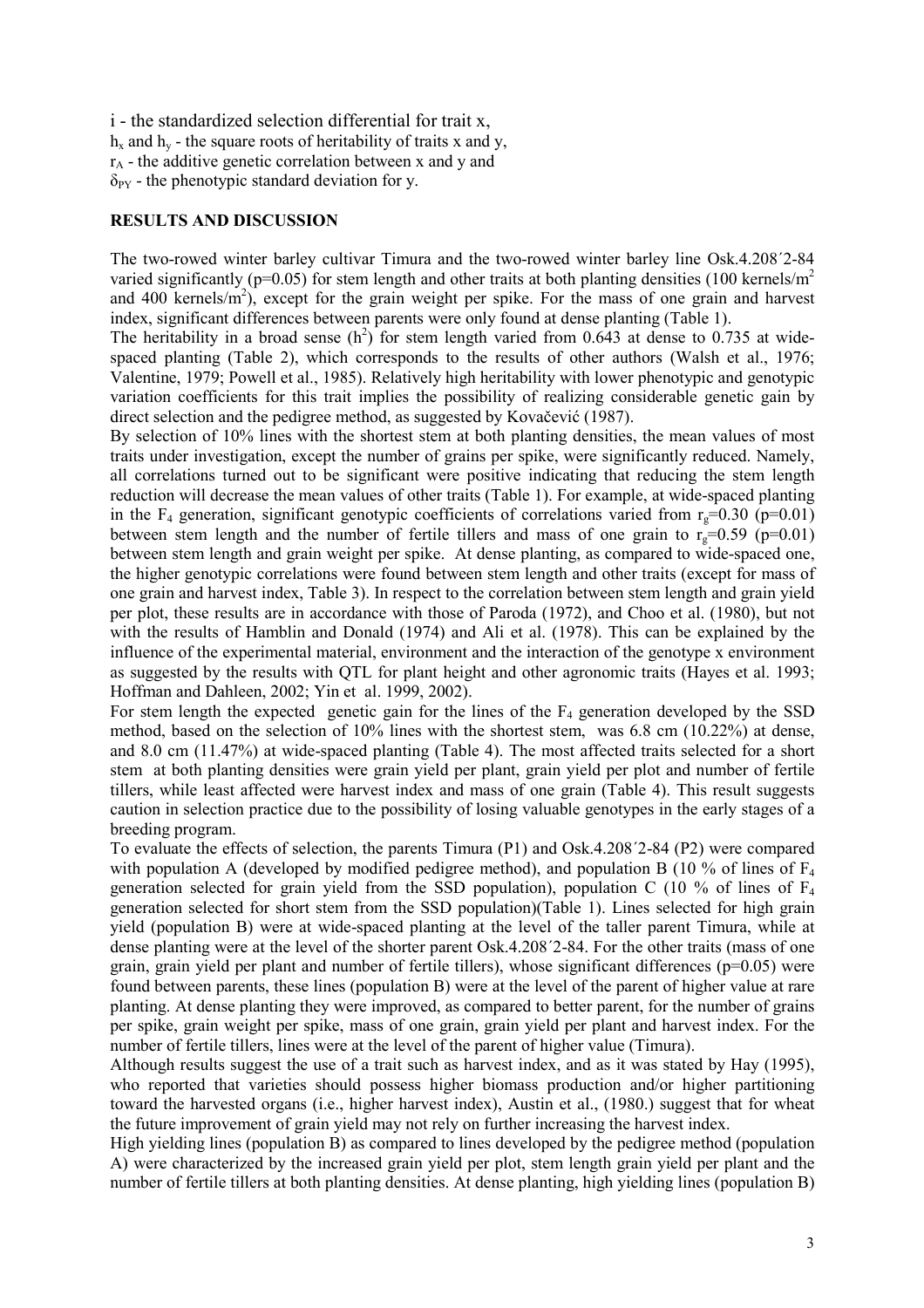as compared to lines developed by the pedigree method (population A) were characterized by higher mean values for grain weight per spike, mass of one grain and harvest index. These differences for grain yield components and harvest index were more pronounced at dense planting due to intracompetition within plants, being more pronounced under stressful conditions, such as increased planting density.

| Table 1. Mean values for the parents and lines of the $F_4$ generation after selection for short stem length         |  |
|----------------------------------------------------------------------------------------------------------------------|--|
| Tablica 1. Ostvarena dobit u linija F <sub>4</sub> generacije uzgojenih primjenom odabira biljaka na kraću stabljiku |  |

|                                                         | P <sub>1</sub>     | P <sub>2</sub>                                        | $\mathbf{A}$               | B                 | $\mathcal{C}$       |
|---------------------------------------------------------|--------------------|-------------------------------------------------------|----------------------------|-------------------|---------------------|
|                                                         |                    |                                                       | Pedigree                   | High yielding     | Lines with a        |
|                                                         | Timura             | Osk.4.208/2-                                          | method-                    | lines-SSD         | short stem-         |
|                                                         |                    | 84                                                    | $(10\% - F3 \text{ gen.})$ | (najrodnije       |                     |
|                                                         |                    |                                                       |                            |                   | SSD (linije         |
|                                                         |                    |                                                       |                            | linije) $(10\%)$  | najniže             |
|                                                         |                    |                                                       |                            |                   | stabljike)          |
| Number of lines-                                        |                    |                                                       | 26                         | 15                | $(10\%)$<br>15      |
| Broj linija                                             |                    |                                                       |                            |                   |                     |
|                                                         |                    |                                                       |                            |                   |                     |
|                                                         |                    | 100 kernels/m <sup>2</sup> (100 zrna/m <sup>2</sup> ) |                            |                   |                     |
| Grain yield per plot, g                                 | $91,12^C$          | $65,46^{D}$                                           | $92.92^{\rm B}$            | $114.15^{A}$      | $55.82^{\rm E}$     |
| Urod zrna po parceli, g                                 |                    |                                                       |                            |                   |                     |
| Stem length, cm                                         | $74,13^A$          | $67{,}70$ $^{\mathrm{B}}$                             | $67.68^{B}$                | $73.30^{A}$       | $63.10^{\circ}$     |
| Duljina stabljike, cm                                   |                    |                                                       |                            |                   |                     |
| Grain number per spike                                  | $23,08^{\rm B}$    | $23,62^A$                                             | 22.48 <sup>C</sup>         | $21.52^D$         | $19.28^{E}$         |
| Broj zrna po klasu                                      |                    |                                                       |                            |                   |                     |
| Grain weight per spike, g                               | $1,33^{AB}$        | $1,40^{\rm A}$                                        | $1.35^{AB}$                | $1.28^{\rm B}$    | $1.14^{\rm C}$      |
| Masa zrna po klasu, g                                   |                    |                                                       |                            |                   |                     |
| Mass of one grain, mg                                   | 57,73 <sup>D</sup> | 59,45 <sup>B</sup>                                    | $60.01^{A}$                | $59.23^{B}$       | 58.68 <sup>C</sup>  |
| Masa jednoga zrna, mg                                   |                    |                                                       |                            |                   |                     |
| Grain yield per plant, g                                | $7,57^{\rm A}$     | $5,00^{\circ}$                                        | $6.64^{\mathrm{B}}$        | $7.85^{A}$        | $5.37^{\circ}$      |
| Urod zrna po biljci, g<br>Number of fertile tillers per |                    |                                                       |                            |                   |                     |
|                                                         | $7,45^{\rm A}$     | $5,02^D$                                              | $6.94^{\mathrm{B}}$        | $7.57^{A}$        | $5.90^{\rm C}$      |
| plant                                                   |                    |                                                       |                            |                   |                     |
| Broj plodnih vlati po biljci                            |                    |                                                       |                            |                   |                     |
| Harvest index, %<br>Žetveni index, %                    | $43,96^{A}$        | 43,59 <sup>AB</sup>                                   | 43.49 <sup>AB</sup>        | $43.94^{A}$       | $43.41^{\rm B}$     |
|                                                         |                    |                                                       |                            |                   |                     |
|                                                         |                    | 400 kernels/ $m2$                                     | $(400 \text{ zrna/m}^2)$   |                   |                     |
| Grain yield per plot, g                                 | $195,80^{\circ}$   | $146,90^{\rm D}$                                      | $200.80^{B}$               | $288.20^{A}$      | $140.08^{\rm E}$    |
| Urod zrna po parceli, g                                 |                    |                                                       |                            |                   |                     |
| Stem length, cm                                         | $76,52^A$          | $71,49^{\rm B}$                                       | $71.05^{\rm B}$            | $69.23^C$         | $60.38^{D}$         |
| Duljina stabljike, cm                                   |                    |                                                       |                            |                   |                     |
| Grain number per spike                                  | $22,40^{\rm B}$    | $21,52^C$                                             | $20.52^E$                  | $23.14^{A}$       | $20.96^{D}$         |
| Broj zrna po klasu                                      |                    |                                                       |                            |                   |                     |
| Grain weight per spike, g                               | $1,25^{\rm B}$     | $1,20^{\rm B}$                                        | $1.21^{\mathrm{B}}$        | $1.41^{A}$        | $1.26^{\mathrm{B}}$ |
| Masa zrna po klasu, g                                   |                    |                                                       |                            |                   |                     |
| Mass of one grain, mg                                   | $56{,}02^{\rm D}$  | 55,84 <sup>D</sup>                                    | 58.69 <sup>C</sup>         | $61.17^A$         | 59.87 <sup>B</sup>  |
| Masa jednoga zrna, mg                                   |                    |                                                       |                            |                   |                     |
| Grain yield per plant, g                                | $4,63^{\rm B}$     | $3,25^{D}$                                            | $4.03^{\circ}$             | 5.03 <sup>A</sup> | 3.33 <sup>D</sup>   |
| Urod zrna po biljci, g                                  |                    |                                                       |                            |                   |                     |
| Number of fertile tillers per                           | $4,62^{\rm A}$     | $3,63^{\circ}$                                        | $4.22^{\rm B}$             | $4.50^{A}$        | $3.42^{\circ}$      |
| plant                                                   |                    |                                                       |                            |                   |                     |
| Broj plodnih vlati po biljci                            |                    |                                                       |                            |                   |                     |
| Harvest index, %                                        | $44,25^{\rm B}$    | $43,56^{\circ}$                                       | $43.71^{\circ}$            | $44.94^{\rm A}$   | $43.52^{\circ}$     |
| Žetveni index, %                                        |                    |                                                       |                            |                   |                     |

 $A,B,C,D,E$  – any two means having common letters are not significantly different

Test at the level P=0.05.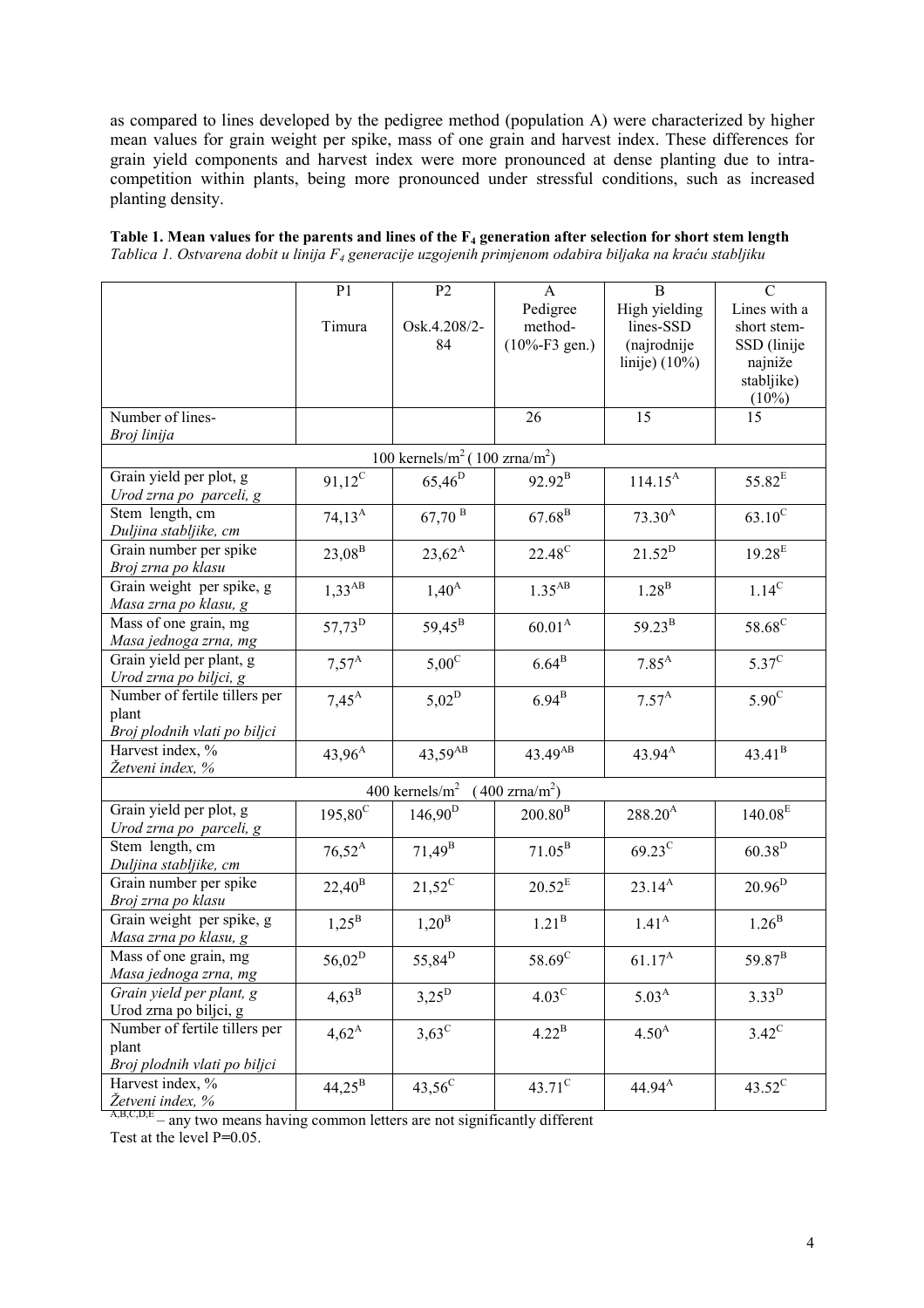The pedigree method was successful in selecting for short stem at both planting densities where stem length was at the level or even reduced as compared to the shorter parent (Osk.4.208´2-84) while grain yield was at the level or higher than the high-yielding parent (Timura). Kovačević (l987) found out that the pedigree method was successful for decreasing plant height and increasing grain yield, but it was ineffective for increasing the thousand weight kernel, the grain number per spike and the grain weight per spike.

Very intense selection for the short stem (population C) negatively affected grain yield and yield components. It is rather questioningly to decrease stem length even more when the stature of modern barley is within the range that would optimize yield (Richards, 1992). Any further decrease of plant height should be accompanied by an appropriate selection for other traits, especially grain yield per plant, mass of one grain and harvest index.

#### Table 2. Analysis of variance, phenotypic and genotypic variation, heritability for stem length under two planting densities for the  $F_4$  generation

Tablica 2. Analiza varijance, fenotipskog i genotipskog varijabiliteta, heritabiliteta za duljinu stabljike kod dvije gustoće sjetve F4 generaciju

| Method<br>Metoda | Planting density<br>Norma sjetve                            | No. of                 | Variance<br>Varianca |         |             | Variability $(\%)$<br>Varijabilitet (%) |                | Heritability<br>Heritabilitet |
|------------------|-------------------------------------------------------------|------------------------|----------------------|---------|-------------|-----------------------------------------|----------------|-------------------------------|
|                  |                                                             | plants<br>Broj biljaka | $V_{p}$              | $V_{e}$ | $V_{\rm g}$ | $C_{VP}$ %                              | $C_{\rm VG}$ % | $h^2 \pm SE(h^2)$             |
| SSD method       | 400 kernels/ $m2$<br>$(400 \text{ z}$ rna/m <sup>2</sup> )  | 450                    | 36.10                | 12.87   | 23.23       | 9.04                                    | 7.24           | $0.643 \pm 0.006$             |
|                  | 100 kernels/ $m^2$<br>$(100 \text{ z}$ rna/m <sup>2</sup> ) | 450                    | 38.20                | 10.12   | 28.08       | 8.86                                    | 7.59           | $0.735 \pm 0.005$             |

#### Table 3. Phenotypic and genotypic correlation coefficients for the lines of the  $F_4$  generation developed by the SSD method

Tablica 3. Fenotipski i genotipski koeficijenti korelacije za linije  $F_4$  generacije uzgojene metodom sjemenka po biljci

| Planting<br>density-<br>Norma<br>sjetve | Trait-<br>Svojstvo | Grain<br>weight per<br>spike | <b>Mass</b><br>of one<br>grain | Grain<br>number per<br>spike | Number<br>of fertile<br>tillers | Grain<br>yield per plant | Harvest index                                                            | Grain<br>yield per plot |
|-----------------------------------------|--------------------|------------------------------|--------------------------------|------------------------------|---------------------------------|--------------------------|--------------------------------------------------------------------------|-------------------------|
|                                         |                    |                              |                                |                              |                                 |                          | Phenotypic correlation coefficients - Fenotipski koeficijenti korelacije |                         |
| 400                                     |                    | $0.51**$                     | $0.13**$                       | $0.55**$                     | $0.33**$                        | $0.44**$                 | $0.10*$                                                                  | $0.44**$                |
| kernels/ $m2$                           |                    |                              |                                |                              |                                 |                          |                                                                          |                         |
| 100                                     |                    | $0.43**$                     | 0.09                           | $0.44**$                     | $0.32**$                        | $0.37**$                 | 0.04                                                                     | $0.39**$                |
| kernels/ $m2$                           | <b>Stem</b>        |                              |                                |                              |                                 |                          |                                                                          |                         |
|                                         | length<br>Duljina  |                              |                                |                              |                                 |                          | Genotypic correlation coefficients - Genotipski koeficijenti korelacije  |                         |
| 400                                     | stabljike          | $0.76**$                     | 0.05                           | $0.66**$                     | $0.55**$                        | $0.61**$                 | $-0.04$                                                                  | $0.49**$                |
| kernels/ $m2$                           |                    | $\bullet\bullet$             |                                |                              | $\bullet\bullet$                | $\bullet\bullet$         |                                                                          | $\bullet\bullet$        |
| 100                                     |                    | $0.59**$                     | $0.30**$                       | $0.55**$                     | $0.30**$                        | $0.39**$                 | $-0.05$                                                                  | $0.34**$                |
| kernels/ $m2$                           |                    |                              | $\bullet\bullet$               |                              |                                 |                          |                                                                          |                         |

\*, \*\* significant at P=0.05 and P=0.01, respectively.<br>\* \* \* korelaciiski koeficijent značajan za P=0.05 i P

korelacijski koeficijent značajan za P=0,05 i P=0,01

•, •• significantly higher coefficient of correlation at P=0.05 and P=0.01, respectively.

•, •• značajna razlika između koeficijenata korelacije guste i rijetke sjetve za  $P=0,05$  i  $P=0,01$  unutar populacija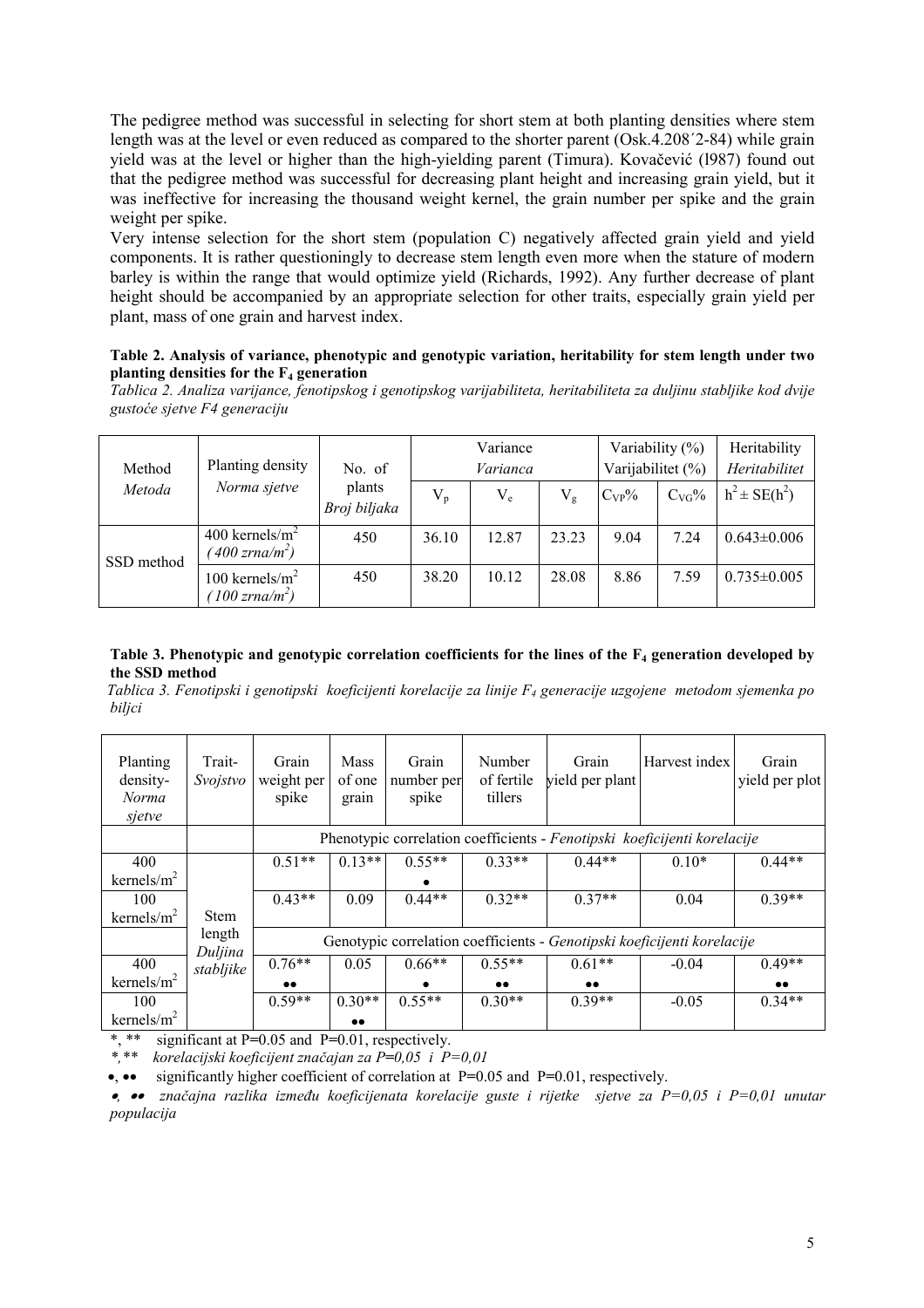#### Table 4. Direct and indirect genetic gain from selection of shortest stem length at dense and rare planting based on the selection intensity of 10%.

Tablica 4. Izravna i neizravna genetska dobit od selekcije u gustoj i rijetkoj sjetvi na osnovi izbora 10% linija najkraće stabljike

| Traits - Svojstva                                                    | 400 kernels/m <sup>2</sup> (400 zrna/m <sup>2</sup> ) |                    | 100 kernels/m <sup>2</sup> (100 zrna/m <sup>2</sup> ) |                    |  |
|----------------------------------------------------------------------|-------------------------------------------------------|--------------------|-------------------------------------------------------|--------------------|--|
|                                                                      | $Gs/Gs*$                                              | Relatively<br>$\%$ | $Gs/Gs*$                                              | Relatively<br>$\%$ |  |
| Grain yield per plot, g<br>Urod zrna po parceli, g                   | $-41.13$                                              | $-21.91$           | $-13.95$                                              | $-18.60$           |  |
| Stem length, cm<br>Duljina stabljike, cm                             | $-6.8$                                                | 10.22              | $-8.0$                                                | 11.47              |  |
| Grain number per spike<br>Broj zrna po klasu                         | $-1.93$                                               | $-8.59$            | $-1.22$                                               | $-5.88$            |  |
| Grain weight per spike, g<br>Masa zrna po klasu, g                   | $-0.15$                                               | $-11.35$           | $-0.10$                                               | $-8.04$            |  |
| Mass of one grain, mg<br>Masa jednoga zrna, mg                       | $-0.19$                                               | $-0.32$            | $-0.19$                                               | $-0.31$            |  |
| Grain yield per plant, g<br>Urod zrna po biljci, g                   | $-1.02$                                               | $-24.01$           | $-1.41$                                               | $-20.27$           |  |
| Number of fertile tillers per plant-<br>Broj plodnih vlati po biljci | $-0.81$                                               | $-19.95$           | $-0.86$                                               | $-12.11$           |  |
| Harvest index, %<br>Žetveni index, %                                 | 0.16                                                  | 0.36               | 0.23                                                  | 0.52               |  |

Gs - direct and Gs\*- indirect genetic gain from selection for each specific trait with selection of 10% lines with the shortest tiller in comparison with the mean value of each trait in the SSD lines

Gs - izravna i neizravna genetska dobit od selekcije za svako svojstvo kod izbora 10% linija najkraće stabljike u odnosu na prosječnu vrijednost pojedinog svojstva SSD linija

# **CONCLUSION**

Having investigated the effects of selection for short stem length in the population of lines of the F<sup>4</sup> generation derived from the barley cross of Timura x Osk.4.208´2-84, the following was found out:

- Selection for a short stem length was efficient for the improvement of this trait. Realised direct genetic gain for the stem reduction was 6.8 cm (10.22%) at dense planting and 8.0 cm (11.47%) at wide-spaced planting.
- The unfavorable correlations significantly affected the undesired expression of other investigated traits. Large negative effects of stem reduction during selection at wide-spaced and dense planting were found out for grain yield per plant (-20.27 and -24.01%), grain yield per plot (-18.60 and – 21.91%), and the number of fertile tillers (-12.11 and -19.95%). Less pronounced effects of stem reduction were found for the harvest index (0.52 and 0.36%) and mass of one grain (-2.01 and - 0.32%).
- Phenotypic and genotypic correlations between stem length and other traits were mostly significant and positive with higher values at dense planting.
- Any further decrease of plant height should be accompanied by the appropriate selection for other traits, especially grain yield per plant, mass of one grain and harvest index.

# **REFERENCES**

- 1. Ali, M.A.M., Okiror, S.O., Rasmusson, D.C. (1978): Performance of semidwarf barley. Crop. Sci., 18:418-422.
- 2. Allard, R.W. (1960): Principles of plant breeding. John Wiley & Sons, New York-London,1-485.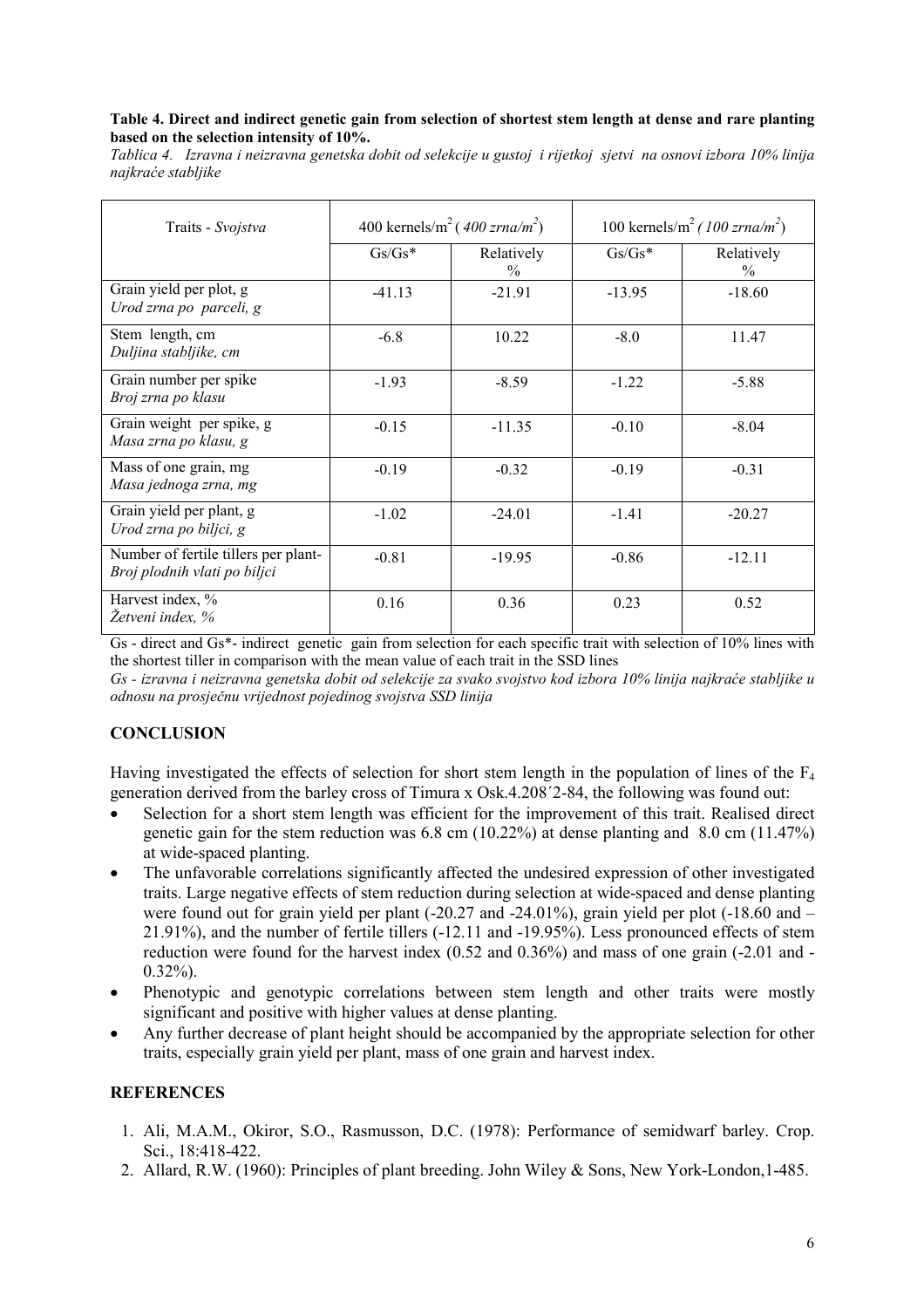- 3. Austin, R.B., Bingham, J., Blackwell, R.D., Evans, L.T., Ford, M.A., Morgan, C.L., Taylor, M. (1980): Genetic improvement in winter wheat yields since 1900 and associated physiological changes. Journal of Agricultural Sciences, 94:675-689.
- 4. Barua, U.M., K.J. Chalmers, W.T.B. Thomas, C.A. Hackett, V. Lea, P. Jack, B.P. Forster, R. Waugh, W. Powell (1993): Molecular mapping of genes determining height, time to heading and growth habit in barley, Hordeum vulgare L.. Genome, 36:1080-1087.
- 5. Bezant, J., D.Laurie, N. Pratchett, J. Chojecki, M.Kearsey (1997): Mapping QTL controlling yield and yield components in a spring barley (Hordeum vulgare L.) cross using marker regression. Molecular Breeding, 3:29-38.
- 6. Borghi, B., M. Accerbi And M. Corbellini (1998): Response to early generation selection for grain yield and harvest index in bread wheat (T.aestivum L.). Plant Breeding, 117:13-18.
- 7. Börner A., V.Korzun, S. Malyshev, V. Ivandic, A. Graner (1999): Molecular mapping of two dwarfing genes differing in their GA response on chromosome 2H barley. Theor. Appl. Genet., 99:670-675.
- 8. Choo, T.M., Reinbergs, E., Park, S.J. (1980): Studies on coefficient of variation of yield components and character association by path coefficient analysis in barley under row and hill plot conditions.- Zeitsch. für Pflanzenzüchtung, 84:107-114.
- 9. Falconer, D.S. (1989): Introduction to Quantitative Genetics. John Wiley & Sons, New York, 1- 438.
- 10.Hayes, P. M., Liu, B.H., Knapp, S.J., Chen, F., Jones, B., Blake, T., Franckowiak, J., Rasmusson, D., Sorrells, M., Ullrich, S.E., Wesenberg, D., Kleinhofs, A. (1993): Quantitative trait locus effects and environmental interaction in a sample of North American barley germplasm. Theor Appl Genet, 87:392-401.
- 11.Hay, R.K.M. (1995): Harvest index: a review of its use in plant breeding and crop physiology. Annals of Applied Biology, 126:197-216.
- 12.Hamblin, J., Donald, C.M. (1974): The relationships between plant form, competitive ability and grain yield in a barley cross. Euphytica, 23:535-542.
- 13.Hoffman, D., Dahleen, L. (2002): Markers polymorphic among malting barley Hordeum vulgare L.) cultivars of a narrow gene pool associated with key QTLs. Theor Appl Genet, 105:544-554.
- 14.Kovačević, J. (1981.): Procjena heritabilnosti nekih kvantitativnih svojstava dvorednog ječma (Hordeum vulgare L., conv. distichon). Magistarski rad. Zbornik radova Poljoprivrednog instituta Osijek 11:151.-250.
- 15.Kovačević, J. (1987.): Kvantitativna analiza prinosa i komponenata prinosa ječma u odnosu na metode oplemenjivanja. Doktorska disertacija. Zbornik Poljoprivrednog instituta Osijek, 1-111.
- 16.Lalić, A., Kovačević, J., Martinčić, J. (1984.: Nasljedjivanje visine stabljike i broja zrna pa klasu kod ozimog dvorednog ječma. Znanost i praksa u poljoprivredi i prehrambenoj tehnologiji, 14:19- 47.
- 17.Laurie, Da, Pratchett, N, Romero, C., Simpson, E., Snape, Jw (1993): Assignment of the denso dwarfing gene to the long arm of chromosome 3(3H) of barley by use of RFLP markers. Plant Breeding, 111:198-203.
- 18.Mather, K. (1949): Biometrical Genetics. Methuen and Co., London, 1-162.
- 19.Miller, P.A., Williams, J.C.Jr., Robinson, H.F., Comstock, R.E. (1958): Estimates of genotypic and environmental variances and covariances in upland cotton and their implications in selection. Agron. Journal 50:126-131.
- 20.Paroda, R.S. (1972): The impact of synchrony of ear emergence on grain yield and components of yield, and path coefficient analysis in spring barley, Zeistsch. für Pflanzenzüchtung, 67:145- 160.
- 21.Powell, W., Thomas, W.T.B., Caligari, P.D.S., Jinks, J.L.(1985): The effects of major genes on quantitatively varying traits in barley: 1. The GP ert locus. Heredity, 54:343-348.
- 22.Richards, R.A. (1992): The effects of dwarfing genes in spring wheat in dry environments. I. Agronomic characteristics. Australian Journal of Agricultural Research, 43:517-523.
- 23.Sas Stat Software 6.12. Release, Copyright (c) 1989-1996 by SAS Institute Inc., Cary, NC, USA.